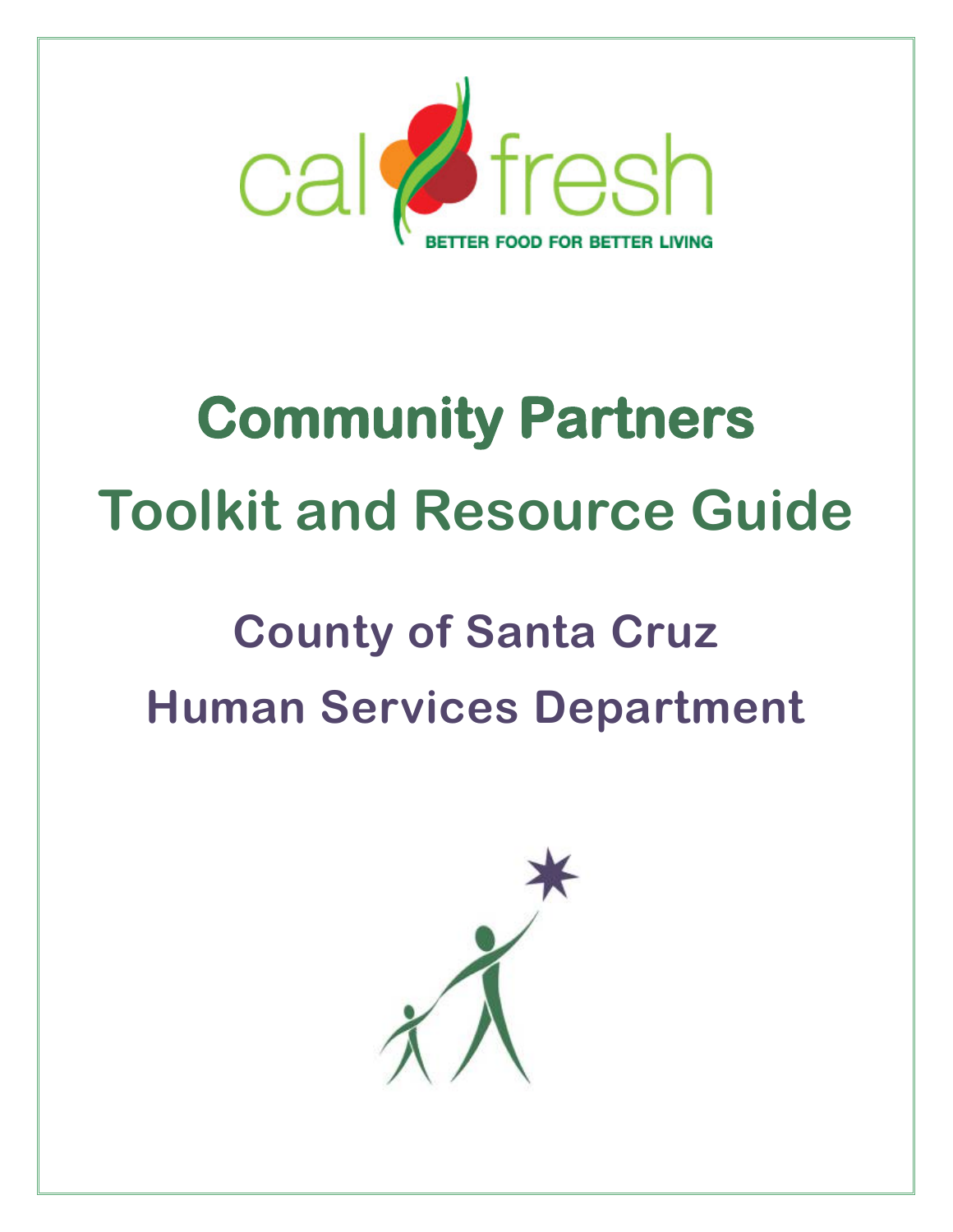## **Letter to Our Community Partners**

March 15, 2017

Dear Community Partners:

On behalf of the Santa Cruz County Human Services Department, I am writing to thank you for lending your support to our CalFresh outreach efforts.

The CalFresh Program is the first line of defense against hunger. We have a common goal to improve the ability of low-income people to access nutritious food by participating in CalFresh. Our department is committed to promoting the nutrition benefits of CalFresh, but we cannot do it alone. The information in this will help you share the benefits of CalFresh with those who are eligible but not participating.

As a department we have been involved in a number of ongoing community outreach events and we are partnering with various federal, state, and local agencies in getting the word out about CalFresh. We have successfully enrolled thousands of individuals into the program, yet we realize there are still a significant number of individuals that qualify, but are not receiving benefits. Together we can make a difference in the lives of these individuals.

We are glad you are joining us in supporting our department outreach efforts. With your support, we are confident that we can reach more people who are eligible but not yet enrolled in CalFresh. Our combined efforts will make a difference for individuals and families who are struggling to put food on their tables and help to reduce in Santa Cruz County.

If you have questions about the CalFresh program, please contact CalFresh Analyst Lainie Gray, phone: (831) 763-8764 or e-mail: *Lainie.Gray@santacruzcounty.us.* 

Thank you for becoming a partner in our CalFresh outreach efforts and helping to reduce hunger in our community.

Sincerely,

Ellen Timberlake, Interim Director County of Santa Cruz Human Services Department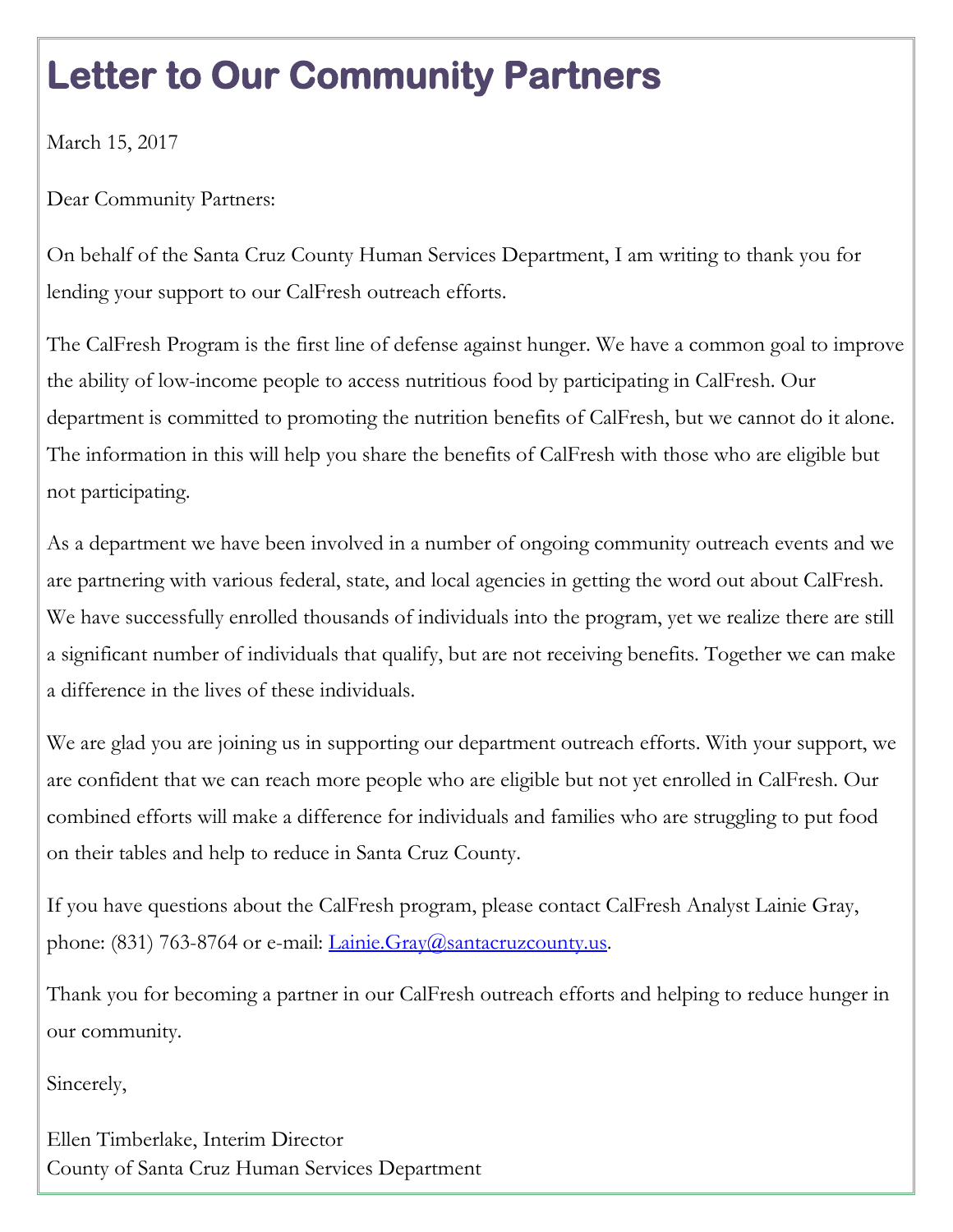## <span id="page-2-0"></span>**Table of Contents**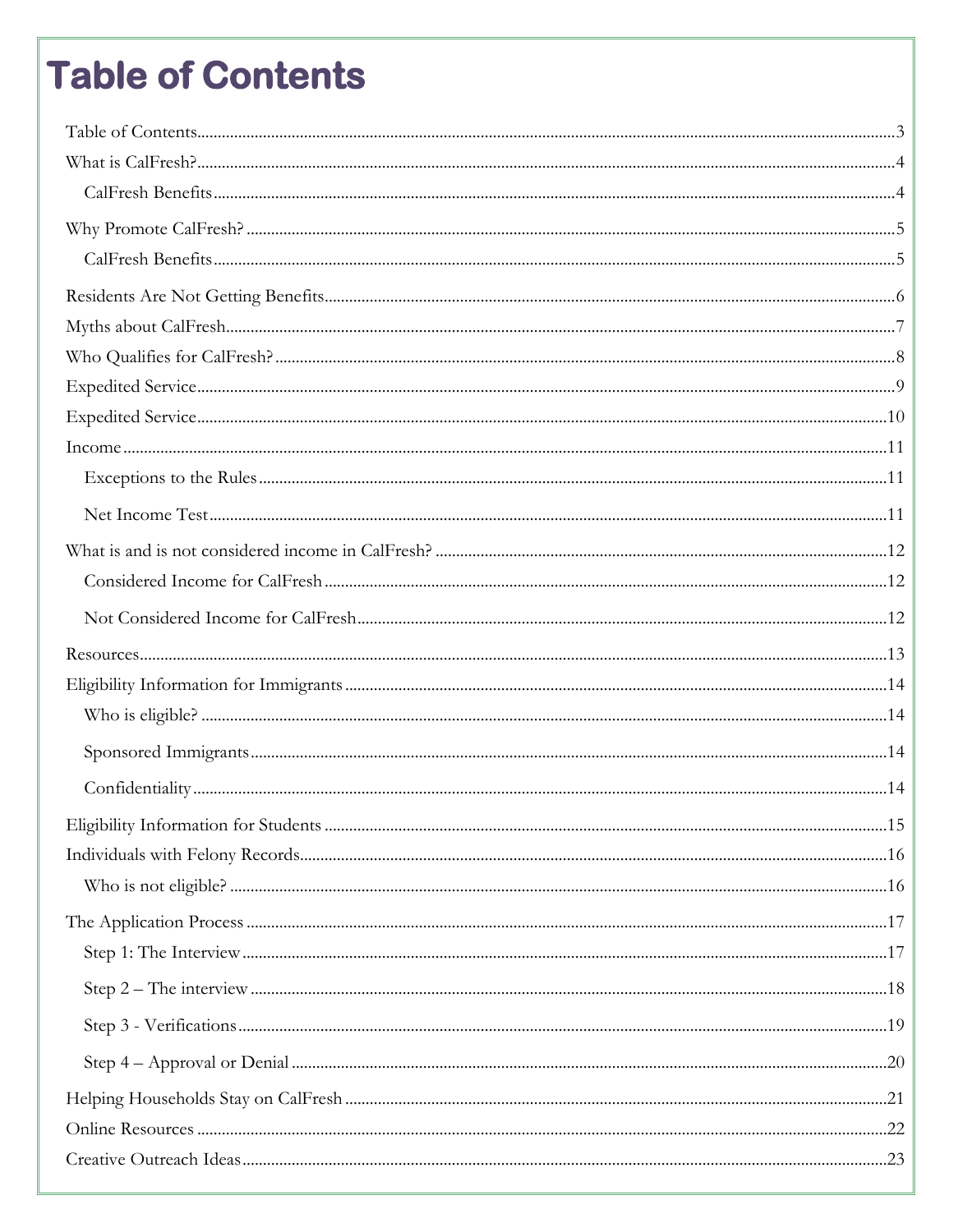## <span id="page-3-0"></span>**What is CalFresh?**

CalFresh, formerly known as Food Stamps, is a federally- funded nutrition assistance program for low-income families and individuals. The program is known nationally as the Supplemental Nutrition Assistance Program (SNAP). In October 2010, California named its nutrition assistance program, CalFresh.



### <span id="page-3-1"></span>**CalFresh Benefits**

- Can be used at most grocery stores and farmers' markets.
- Can be used to purchase most food items, seeds, and plants to grow food.
- Cannot be used to purchase household items, cigarettes, alcohol, pet food, or prepared meals.
- Are not paper stamps benefits are issued on an Electronic Benefits Transfer (EBT) card.

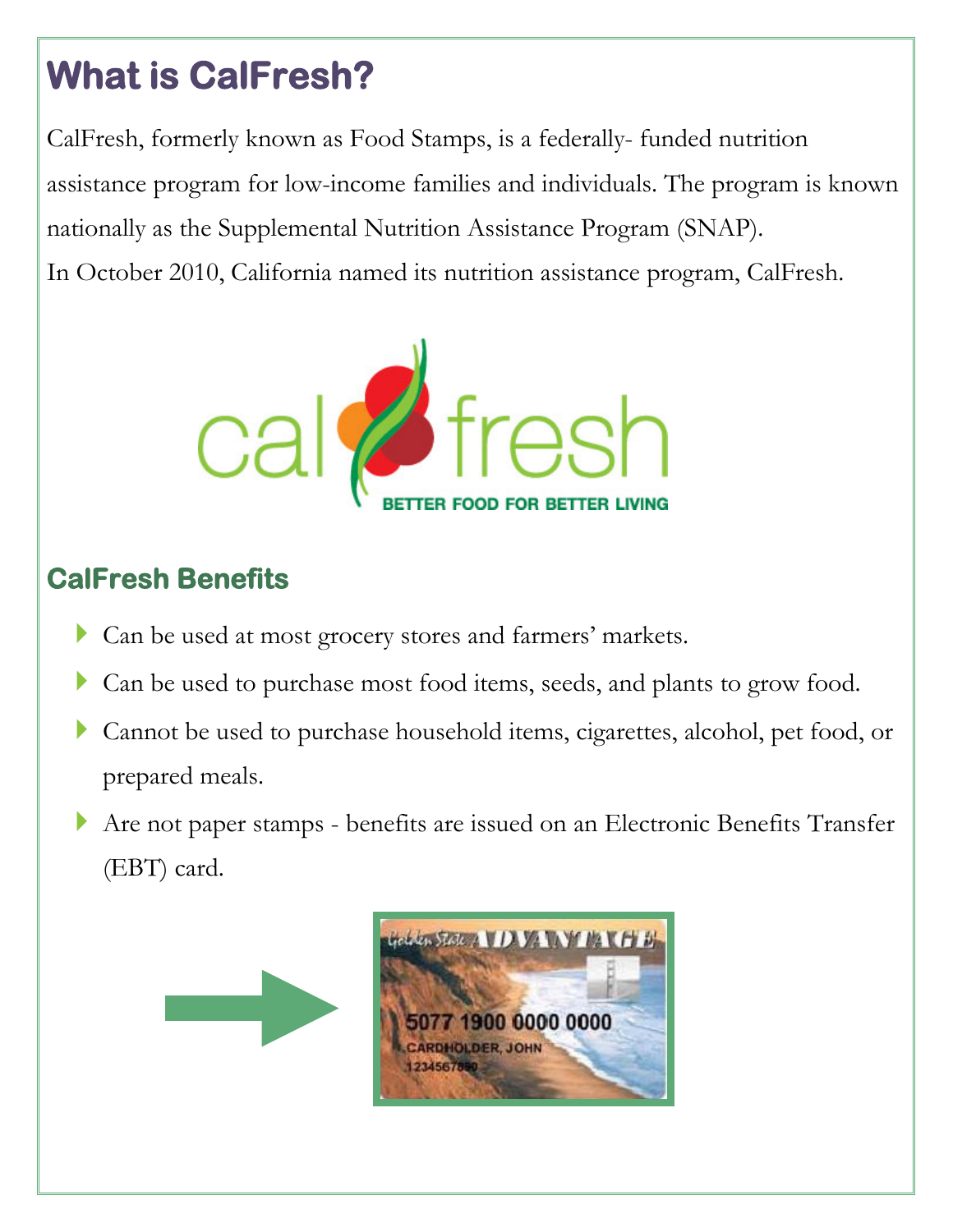## <span id="page-4-0"></span>**Why Promote CalFresh?**

CalFresh benefits help low-income individuals and supports Santa Cruz County's local economy.

#### CalFresh helps low-income families and individuals:

- Stretch food dollars those receiving CalFresh benefits spend more money on food than other low-income households.
- Fight obesity.
- Put food on the table for children over  $50\%$  of Santa Cruz participants are children.
- Keep elderly family members independent.

### <span id="page-4-1"></span>**CalFresh Benefits**

- Supports local food retailers the average monthly CalFresh benefit amount per person is approximately \$151, which is spent in local grocery stores.
- Generates economic activity Every \$5 in CalFresh benefits spent locally equals a total of \$9 in community spending.
- Leverage federal funds CalFresh benefits are federal funds. By increasing the number of people receiving CalFresh, communities can bring federal money into their communities.



### CalFresh enables low-income individuals and families to make better and healthier food choices.

**When families use CalFresh benefits to purchase food, they are able to allocate more of their income to other basic needs like shelter.**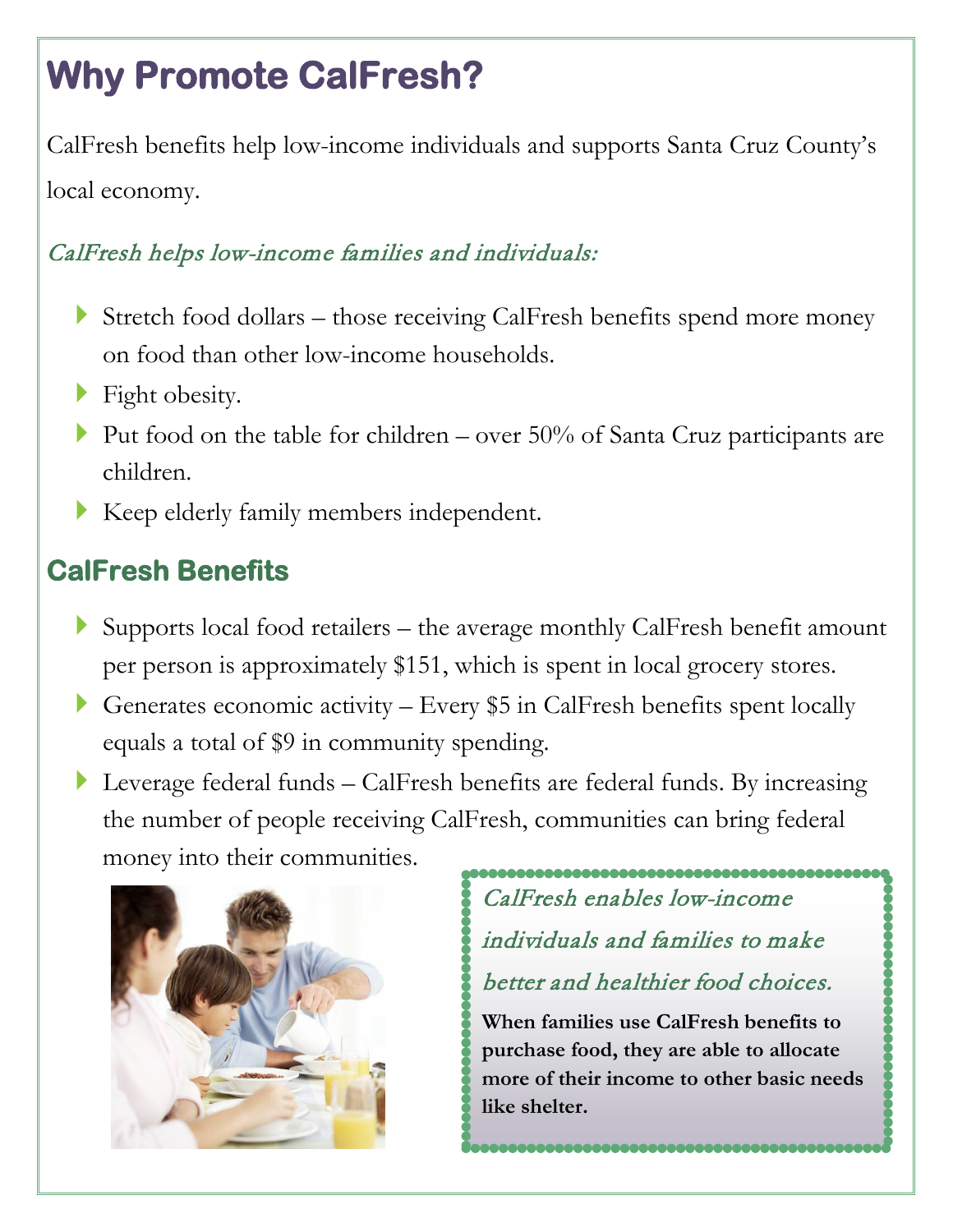## <span id="page-5-0"></span>**Residents Could be Accessing More Benefits**

Residents of Santa Cruz County are not getting all of the benefits to which they are entitled.

- Santa Cruz County ranks 39th out of 58 CA counties in CalFresh participation, according to the California Food Policy Advocates (CFPA).
- Santa Cruz County may be losing roughly 28 million in CalFresh benefits annually because eligible households don't participate.
- 23,355 potentially eligible households/individuals in Santa Cruz County are not receiving benefits they may be entitled to.
- Lack of or misinformation, fear of government, and confusion about the application process are all barriers to increased participation. Your agency can help educate potential customers about the program, let them know they could be eligible, and encourage them to apply!

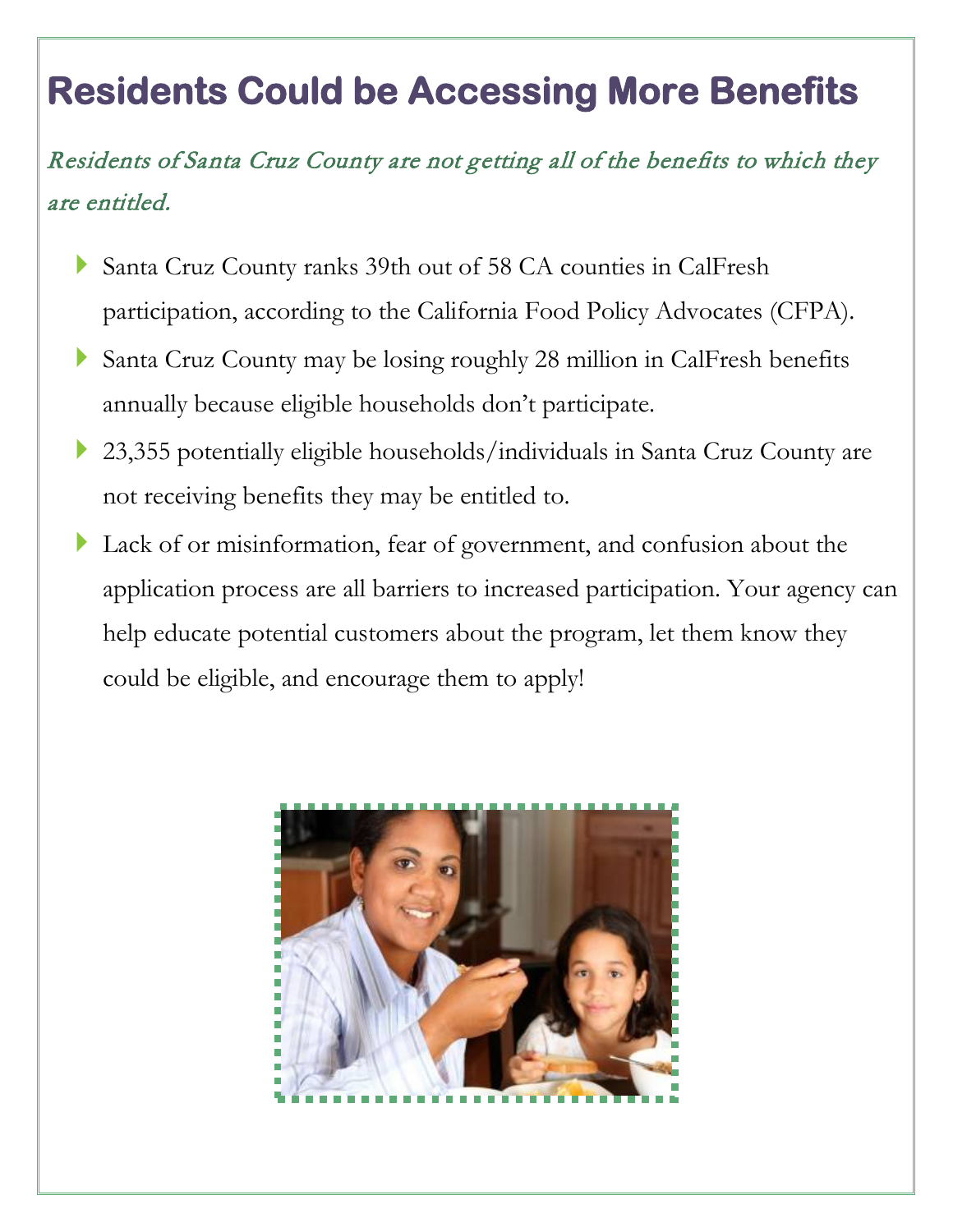## <span id="page-6-0"></span>**Myths about CalFresh**

### Myth: CalFresh is a welfare program.

Truth: CalFresh is a nutrition assistance program designed to help individuals and families buy nutritious food when money is tight.

### Myth: Some people only receive only \$15 a month in CalFresh benefits.

Truth: While some people receive \$15, the average CalFresh benefit per person is about \$151 per month.

#### Myth: CalFresh is only available to families with children.

Truth: You do not need to have children to receive CalFresh; benefits are available to individuals as well as families.

### Myth: I have a job; I can't receive CalFresh.

Truth: Individuals with jobs may still be eligible to CalFresh.

Myth: I am not a citizen of the United States; I can't receive CalFresh.

Truth: Individuals who are Legal Permanent Residents (LPRs) of the United States may be eligible to CalFresh. Children born in the United States to undocumented individuals may be eligible to benefits. Applying for and receiving CalFresh benefits does not impact anyone's application to become a citizen or LPR.

#### Myth: I have a car/home/retirement account; I am not eligible to CalFresh.

Truth: CalFresh regulations change routinely; in 2010 and 2011, the regulations concerning property were removed. There is no property/resource limit for CalFresh.

#### Myth: I receive Women, Infant and Children (WIC) benefits; I can't get CalFresh.

Truth: You can receive CalFresh, WIC and food from a local food bank all at the same time.

#### Myth: I have a criminal record; I can't get CalFresh.

Truth: CalFresh does have regulations concerning drug and fleeing felons, but the only way to know if you are eligible is to apply.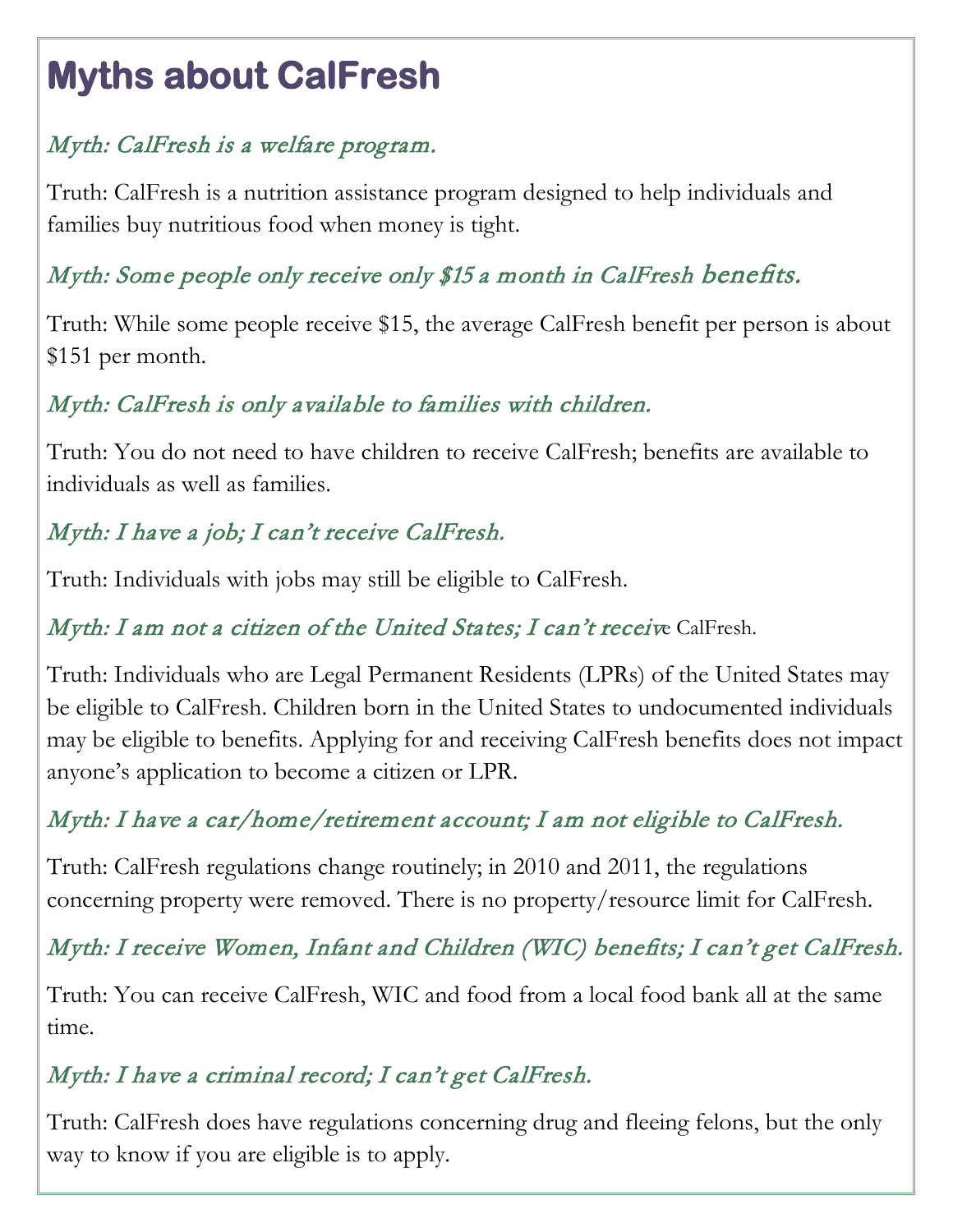## <span id="page-7-0"></span>**Who Qualifies for CalFresh?**

Most households qualify for CalFresh if they meet eligibility requirements and their income is within certain limits. However, only a County Benefits Representative (BR) can make a final decision about an applicant's eligibility for CalFresh.

## Remember everyone has the right to apply for benefits.

### Households consist of:

- An individual living alone.
- An individual living with others but who buys food and cooks meals separately.
- A group of individuals living together who buy food and cook meals together.
- Parents living with their children 21 years old or younger (married or unmarried, with their own children or not).
- Adult children (22 years or older) living with their parents can have a separate household as long as they buy and cook their meals apart from the parents.
- A woman or a woman with children living temporarily in a battered woman's shelter.

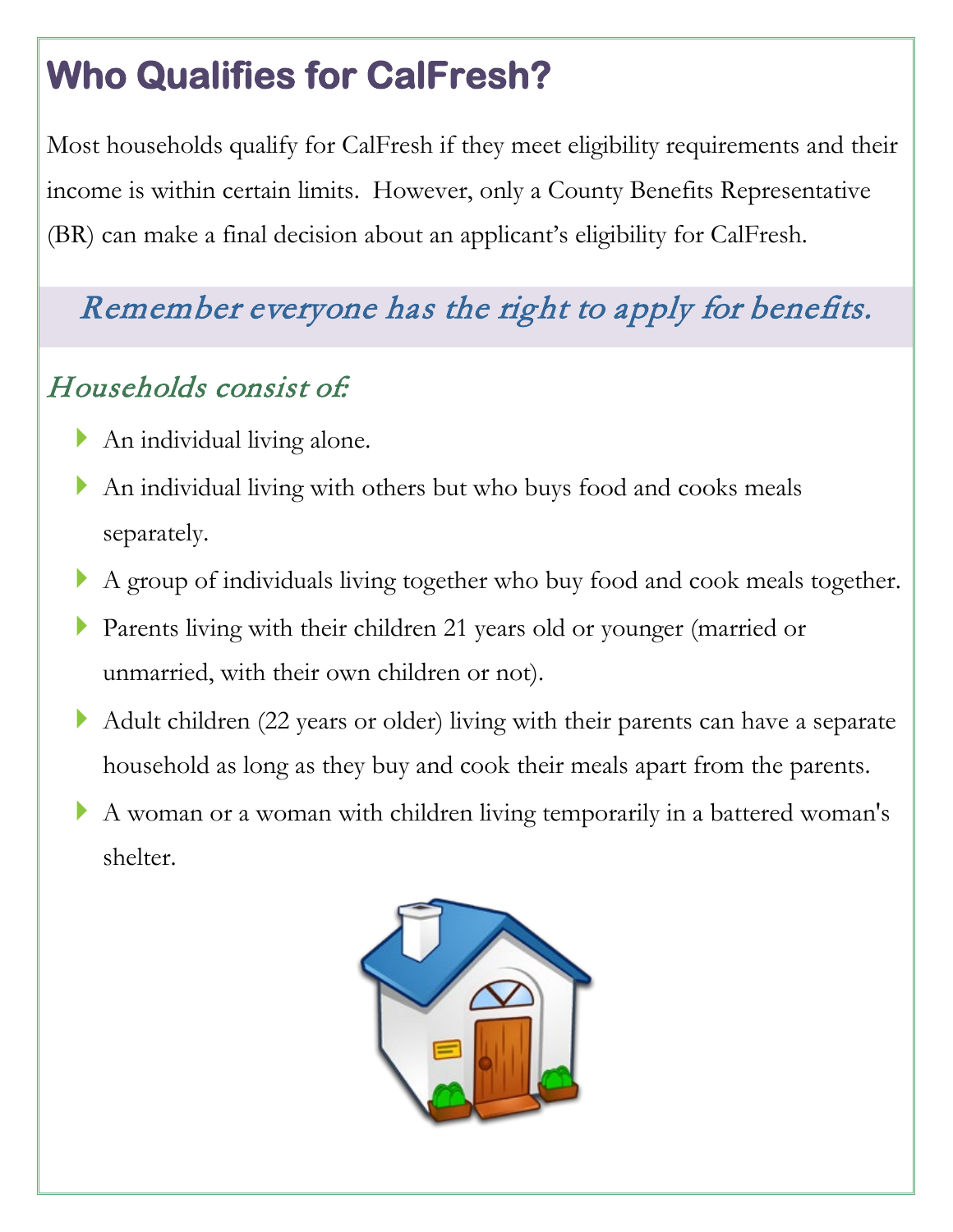### There are two basic eligibility criteria:

- 1. At least one person in the household must be a United States citizen or a Legal Permanent Resident (LPR).
- 2. At least one person in the household must NOT be receiving Supplemental Security Income (SSI/SSP).

Families and individuals that do not meet these basic eligibility criteria (e.g. a family whose members are all undocumented immigrants), can call 2-1-1 for additional food resources.

<span id="page-8-0"></span>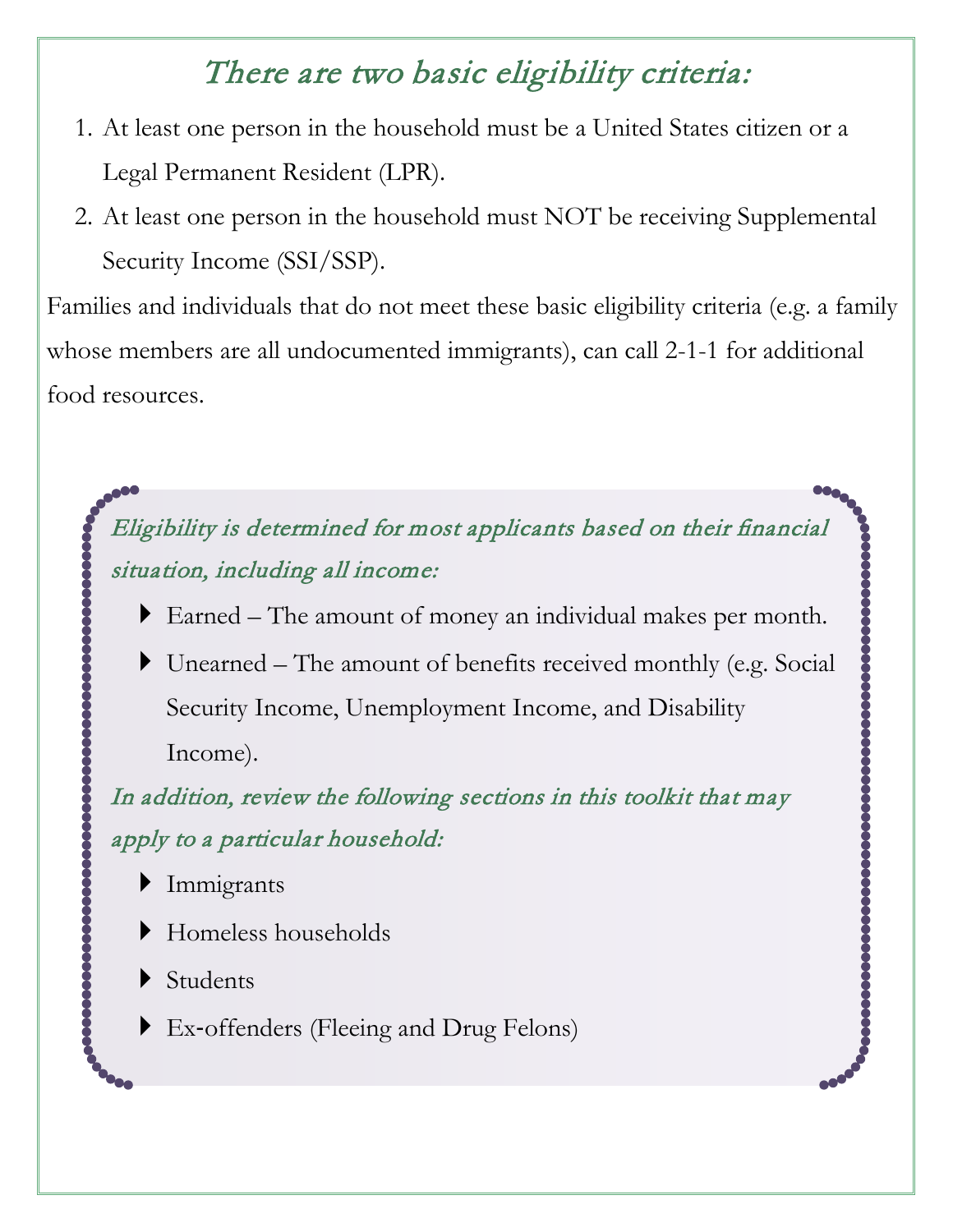## **Expedited Service**

## **(Emergency CalFresh)**

<span id="page-9-0"></span>Expedited Service (Emergency CalFresh) is the rush issuance of emergency benefits due to a household meeting certain eligibility criteria. Households who qualify can receive their CalFresh benefits within 3 business days after applying. In order to qualify, the household must meet the criteria listed below:

A household has less than \$150 in monthly gross income and \$100 or less in liquid resources,

#### OR

Monthly housing costs (including utilities) are more than the sum of the household's gross income and liquid resources for the month,

#### OR

The household is a migrant farm family with less than \$100 in resources. **Homeless clients** are eligible to receive emergency CalFresh. Applicants only need to show proof of identification and work registration (if applicable) to get approval for their first month of CalFresh.

All other verifications can be postponed.

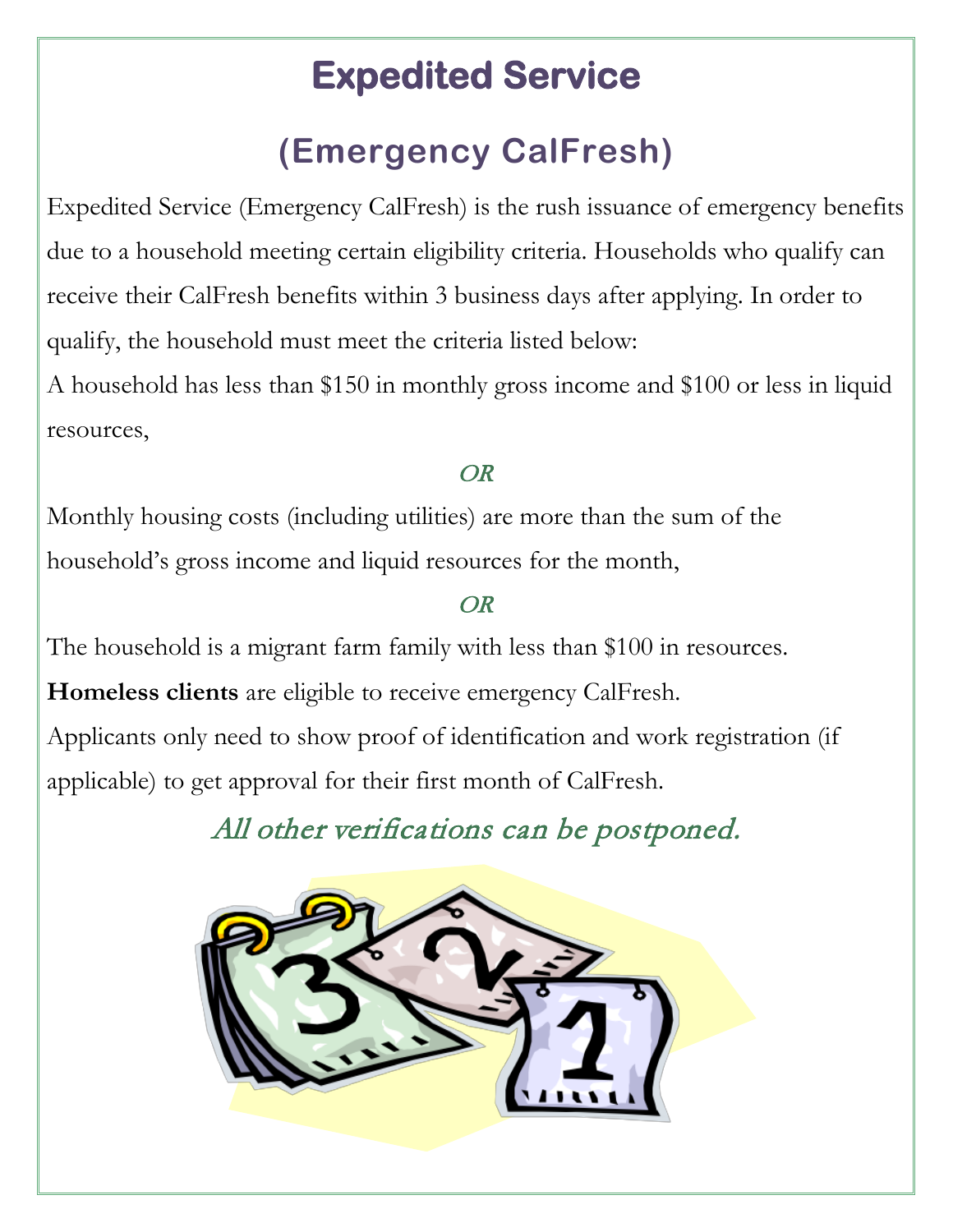## <span id="page-10-0"></span>**Income**

To be eligible to CalFresh a household's income\*\* (before taxes) must be below the gross monthly income guidelines. See the chart below.

| <b>Household</b><br><b>Size</b>  | <b>Gross Monthly Income</b><br><b>Modified Categorical Eligibility (MCE)</b><br>200% of the Federal Poverty Level (FPL) | <b>Maximum Monthly</b><br><b>CalFresh Benefit</b> |
|----------------------------------|-------------------------------------------------------------------------------------------------------------------------|---------------------------------------------------|
|                                  | \$2,024                                                                                                                 | \$192                                             |
| 2                                | 2,744                                                                                                                   | 353                                               |
| 3                                | 3,464                                                                                                                   | 505                                               |
| 4                                | 4,184                                                                                                                   | 642                                               |
| 5                                | 4,904                                                                                                                   | 762                                               |
| 6                                | 5,624                                                                                                                   | 914                                               |
| <b>Each additional</b><br>member | $+720$                                                                                                                  | $+144$                                            |

A household includes all individuals who buy and prepare food together.

#### <span id="page-10-1"></span>**Exceptions to the Rules**

- If a member of the household receives SSI/SSP, his/her income is not counted against the household and he/she is not counted in the household size.
- If a member of the household is undocumented, their income is "pro-rated" and only part of the income is counted in the budget.
- If a member of the household is elderly (60 years or older) or disabled, the household does not need to meet the gross income test (only the net income test).

#### \*\*See the next page for a list of what is and is not counted as income in CalFresh

### <span id="page-10-2"></span>**Net Income Test**

- In addition to the gross income test, households must also qualify under a "net income test". This means that after expenses, monthly income must fall at or below 100% of the FPL. During the application interview the Benefits Representative (BR) will review the household's monthly housing, utilities, medical, child care and child support expenses to determine if net monthly income is at or below 100% of the FPL.
- The amount of expenses (and allowable deductions) determines the amount benefits the household receives.

The minimum benefit amount a household can receive monthly is \$15

Effective October 1, 2018 - September 30, 2019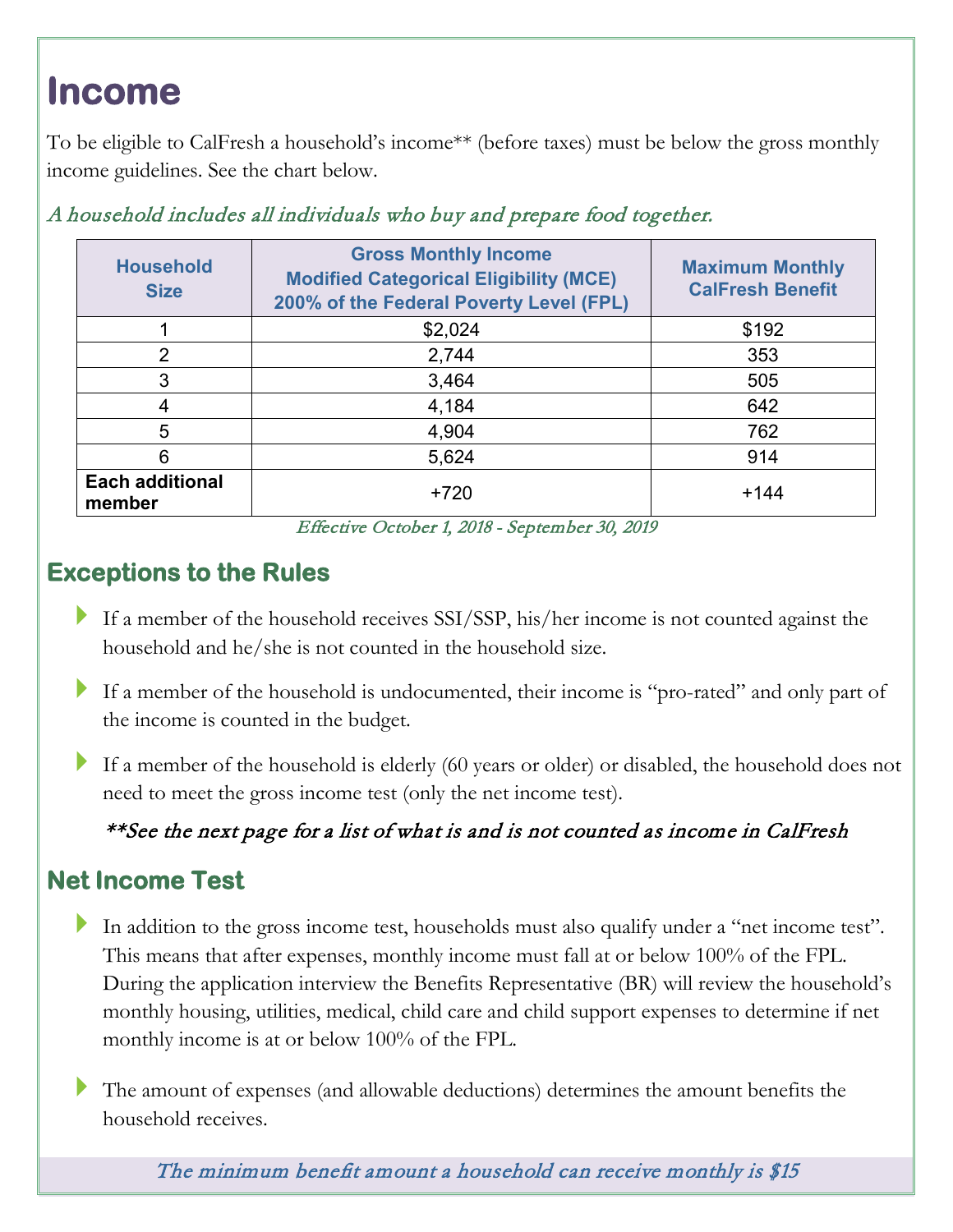## <span id="page-11-0"></span>**What is and is not considered income in CalFresh?**

### <span id="page-11-1"></span>**Considered Income for CalFresh**

- **Social Security Administration (SSA)**
- **Social Security Disability Insurance (SSDI)**
- **Retirement income**
- **Wages**
- **Alimony**
- **Unemployment Benefits**
- **CalWORKs**
- **Self-employment income**
- **Veteran's Affairs payments**

### <span id="page-11-2"></span>**Not Considered Income for CalFresh**

- **Supplemental Security Income (SSI)**
- **Financial Aid for students**
- **Earned Income Tax Credit (EITC)**
- **Child earnings when the child is:**
	- o **17 years old or younger, and**
	- o **Enrolled in primary or secondary school at least half-time, and**
	- o **Under the parental control of a household member.**

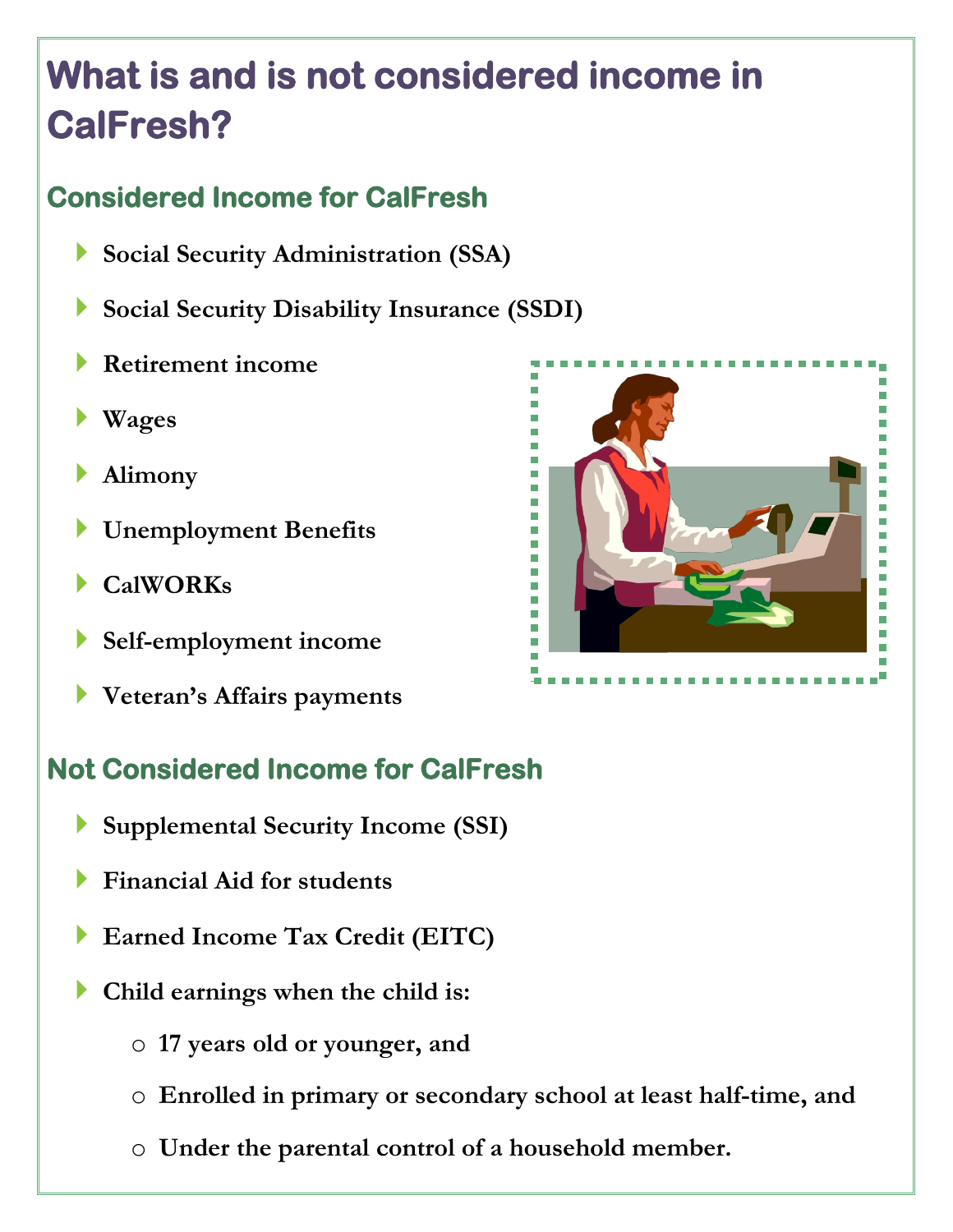### <span id="page-12-0"></span>**Resources**

## **Resources are not counted when determining a**

## **household's eligibility to CalFresh**

The items listed below **do not** count as a resource for CalFresh and are not used to determine eligibility to the program:

- **Vehicles**
- **Homes**
- **Lots**
- **Retirement Accounts**
- **Life Insurance Policies**
- **Personal Property**

**Property/Resources are used to determine** 

**eligibility for CalWORKs cash-aid.** 

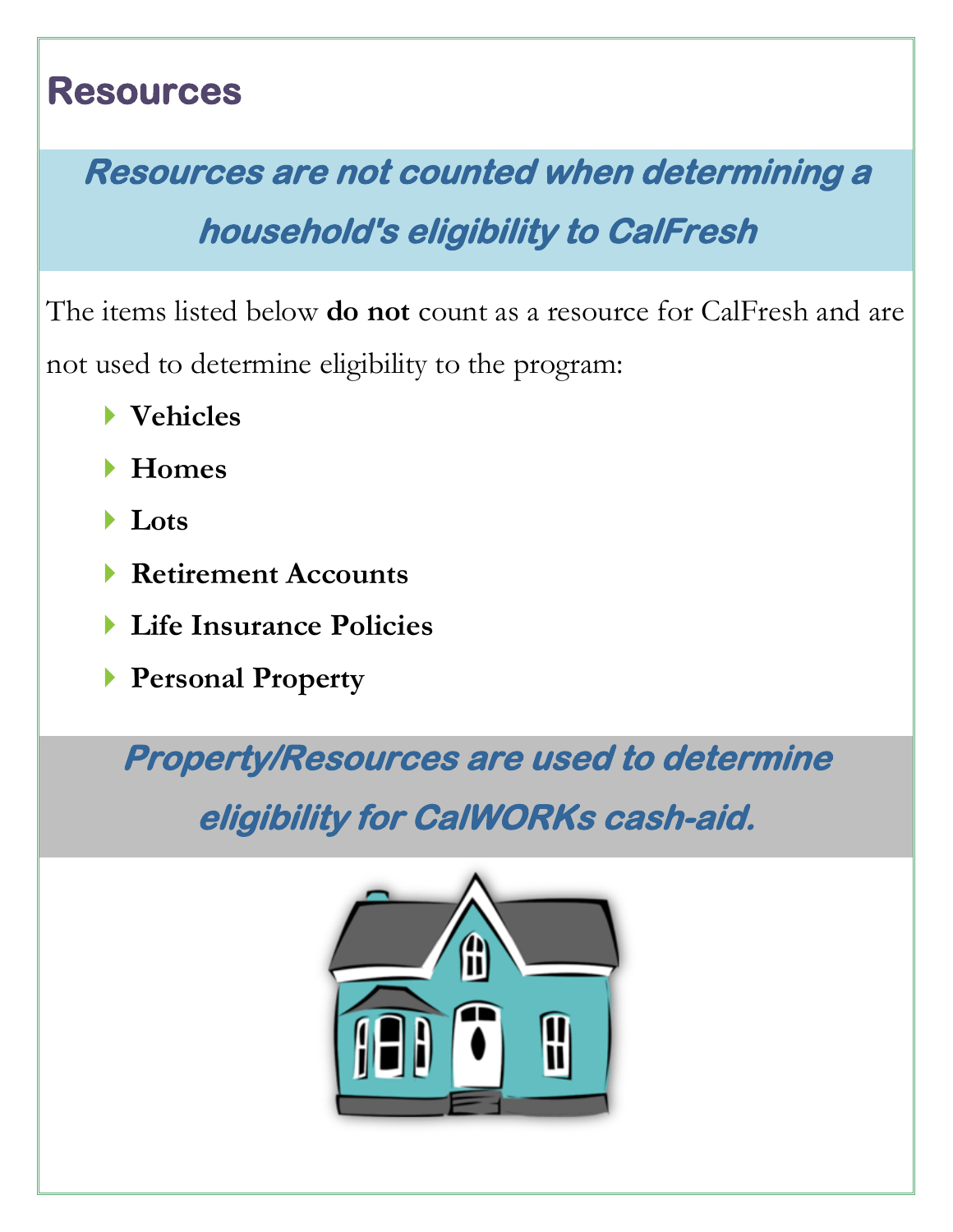## <span id="page-13-0"></span>**Eligibility Information for Immigrants**

### <span id="page-13-1"></span>**Who is eligible?**

- Undocumented immigrants are not eligible for CalFresh, but they can apply for and receive benefits for other members of their household who are citizens or Legal Permanent Residents (LPRs), such as children.
- Some groups of immigrants regardless of their immigration status, may be eligible as well, such as:
	- Refugees
	- Asylees
		- Victims of domestic violence

### <span id="page-13-2"></span>**Sponsored Immigrants**

A LPR whose sponsor signed an affidavit of support (Form I-864) on or after 12/19/97 may have part of his/her sponsor's income counted in the CalFresh case, UNLESS his/her income is below the 130% limit even with the sponsor's support.

### Effect on CalFresh application on obtaining residency or citizenship

- Receiving CalFresh has no effect on someone's application for United States citizenship or residency.
- CalFresh recipients are not considered "Public Charge" because CalFresh is a nutrition program; it is not welfare or cash aid.

### <span id="page-13-3"></span>**Confidentiality**

A Benefits Representative (BR) verifies residency information with the United States Citizenship and Immigration Service (USCIS).

*See Appendix pages 23 and 24 for US Citizenship and Immigration Services statements regarding Public Charge.*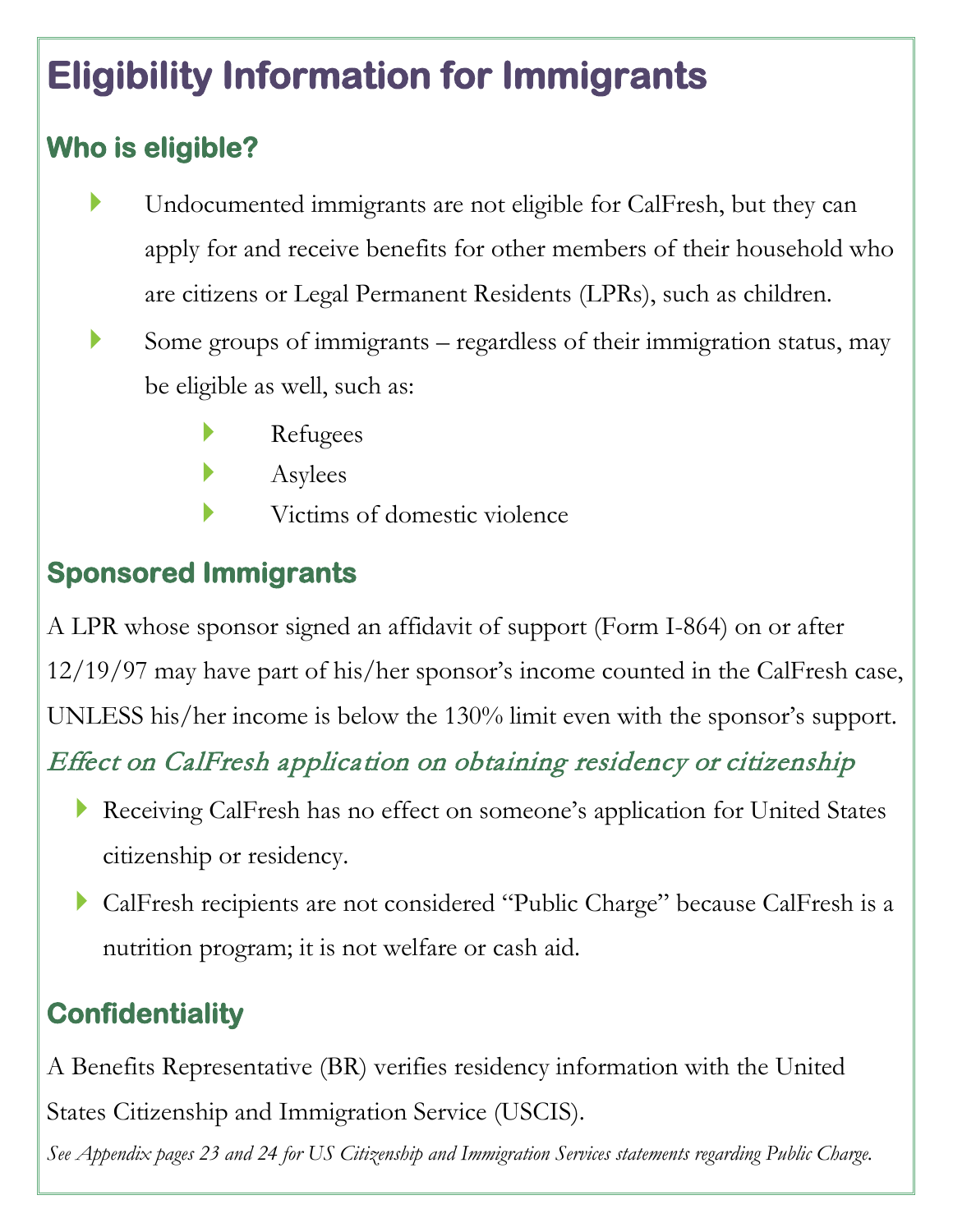## <span id="page-14-0"></span>**Eligibility Information for Students**

### Who is considered a student for purposes of CalFresh?

- An adult between the ages of 18-49 who is:
	- Not incapacitated, and
	- Enrolled at least half-time in an institution of higher learning.

#### Who is not considered a student?

- An individual that is:
- Under 18 or 50 or over
- Mentally or physically unfit
- Attending high school
- Enrolled in non-credit college or in community service courses.
	- Participating in on-the-job (OJT) programs
	- Enrolled less than half-time
	- Enrolled in a technical or trade school which does not require a high school diploma

#### Student Eligibility

In order to be eligible, a student must meet one of the following:

- *Work a minimum of 20 hours a week or an average of 80 hours per month.*
- *Approved for federal or state work study or enrolled in WIOA, EOPS, EOP or other programs that increase employability.*
- *Have parental responsibility for a child under the age of six (6) or enrolled fulltime and a single parent with responsibility for dependent child under age 12.*
- *Receive CalWORKs*
- Student Financial Aid does not count as income in CalFresh.
- Students under age 22 who live with their parents must apply with their parents as part of the household.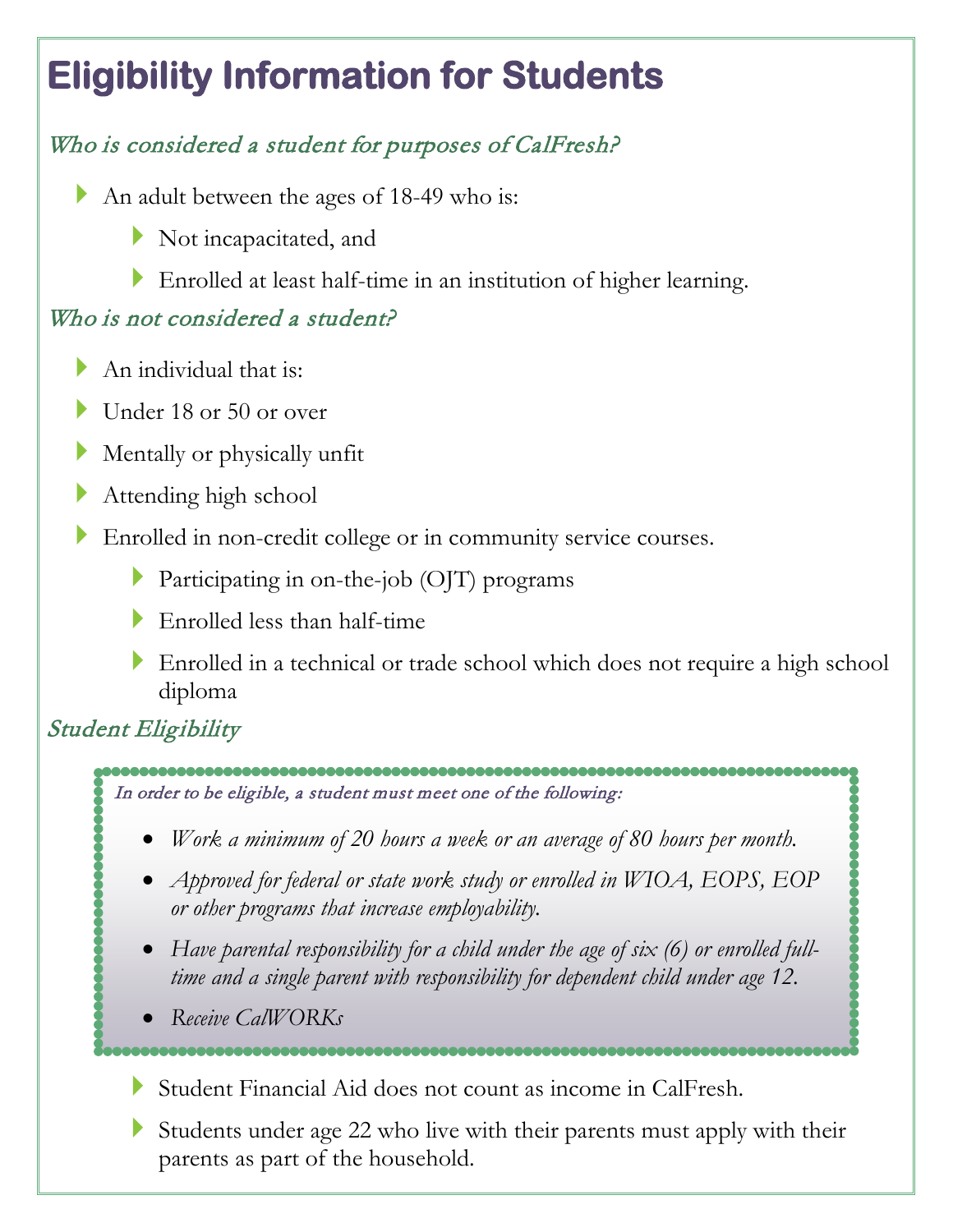## <span id="page-15-0"></span>**Individuals with Felony Records**

As of April 1, 2015, individuals with drug felony records are eligible to receive CalFresh.

### <span id="page-15-1"></span>**Who is not eligible?**

 Individuals that are in violation of their parole or probation and/or fleeing felons.

Income of parole or probation violators and fleeing felons is counted as part of the eligible household's income.

## **Important Reminder**



*If an individual is not eligible for CalFresh (SSI recipient, undocumented, fleeing felon) others in the household could still be eligible to receive benefits.*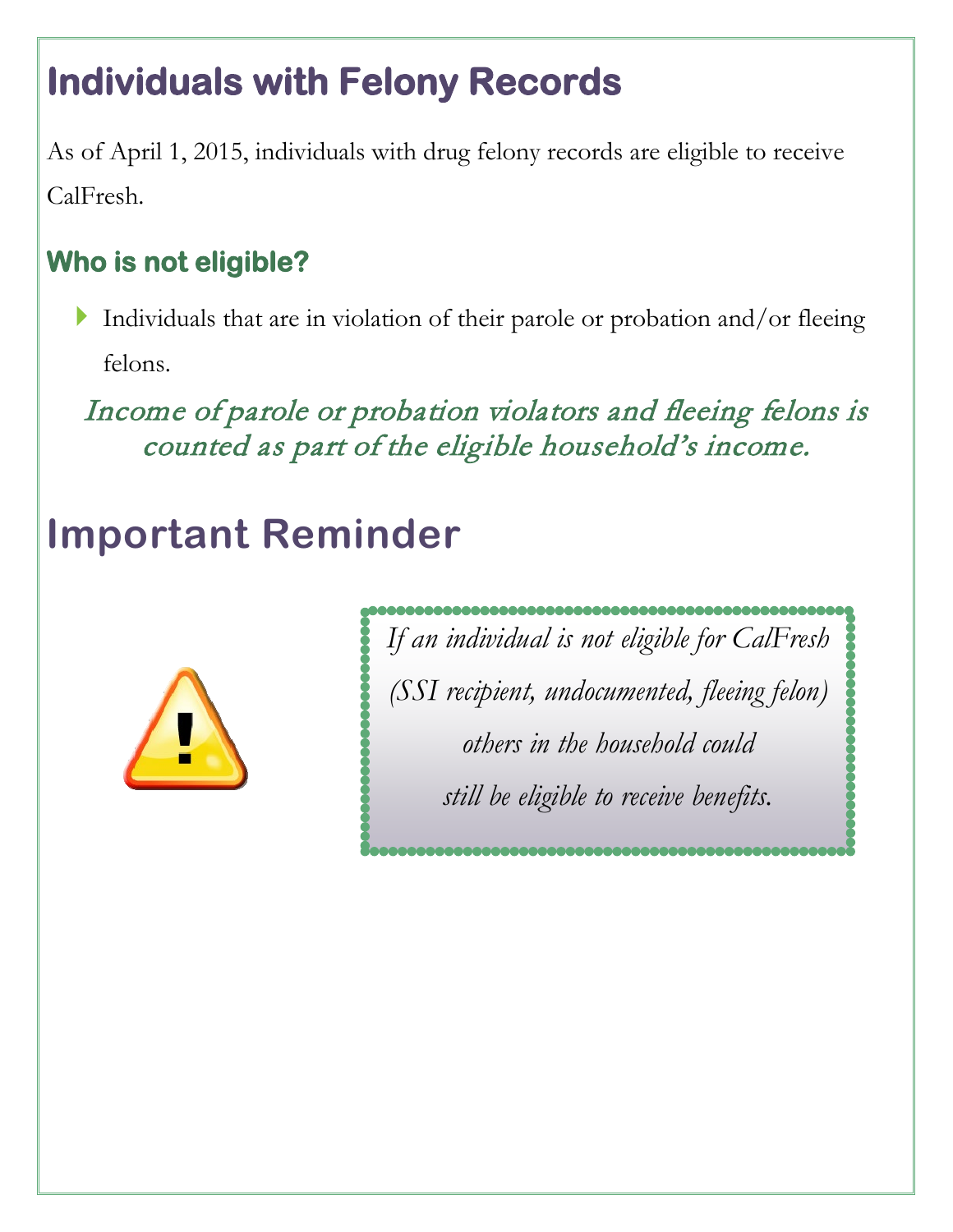## <span id="page-16-0"></span>**The Application Process**

## <span id="page-16-1"></span>**Step 1: The Interview**

There are four (4) easy ways to apply for CalFresh benefits:

### **1. APPLY ON-LINE**

Applications can be completed on-line by going to [www.getcalfresh.org.](https://www.getcalfresh.org/)

### **2. BY PHONE**

Call 1-888-421-8080 for personal assistance, Monday - Friday, 7:30-5:00,

or 24/7 for automated help.

### **3. IN PERSON**

Visit the Santa Cruz County Human Services Department Customer

Service Center locations:

1020 Emeline Avenue, Santa Cruz 18 West Beach Street, Watsonville

### **4. BY MAIL**

Customer Services Center Human Services Department P.O. Box 1835 Santa Cruz, CA 95061

Paper applications are available at both County of Santa Cruz Human Services Department Customer Service Center locations.



State law allows applicants the opportunity to turn in an incomplete application if unable to wait for their appointment. In order for the county to accept the application it must contain the following: **Name Address Signature**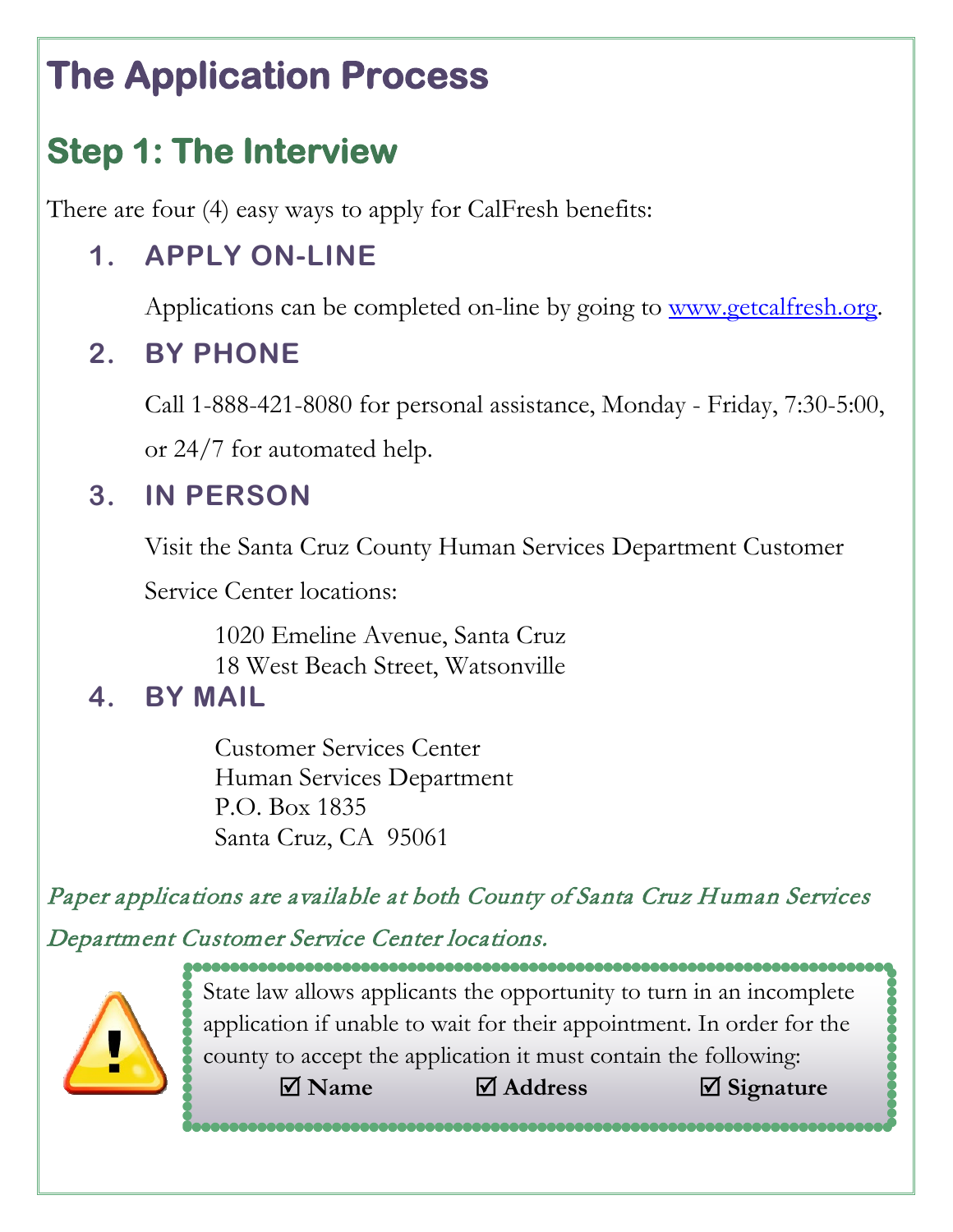

## <span id="page-17-0"></span>**Step 2 – The interview**

The application interview is an official and confidential discussion of the household's circumstances, which directly relate to the

determination of CalFresh eligibility and benefit issuance.

- After submission of the initial application, a Benefits Representative (BR) will call the applicant to schedule an interview. Interviews are completed either:
	- o Face-to-face at the local Human Services Department, or
	- o Over the telephone.
- During the interview the applicant will be informed of the following:
	- o Expedited Service rules
	- o Right and Responsibilities
	- o Work registration and participation requirements
	- o How to complete and submit the Semi Annual Report (SAR 7)
	- o Application processing timeframes
	- o How benefits are calculated
	- o What verifications they are required to provide and how to submit them, such as:
		- **I**dentity
		- Non-citizen status
		- $\blacksquare$  Income
- If the applicant does not attend the interview appointment, they will be sent a Notice of Missed Interview. **It is the customer's responsibility to contact the county to reschedule the appointment.**
- When the application is approved or denied, the applicant will receive a Notice of Action informing them of the action.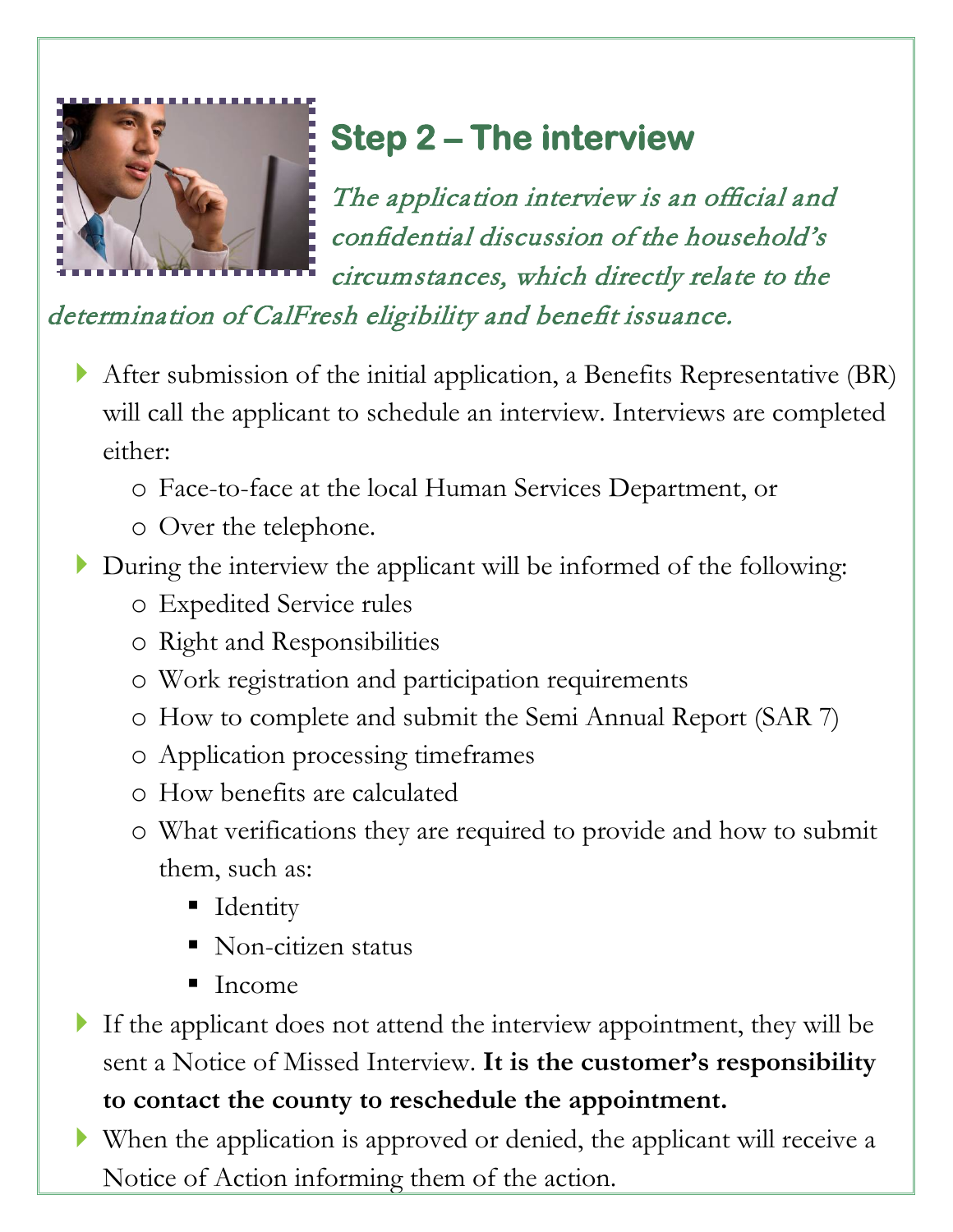### <span id="page-18-0"></span>**Step 3 - Verifications**

CalFresh applicants will be asked to provide verification or proof of some of the information they include in their applications.

The following is a list of documents most applicants are required to provide:

| Type of verification  | Items accepted                                                                                                                                           |
|-----------------------|----------------------------------------------------------------------------------------------------------------------------------------------------------|
| <b>Identification</b> | Driver's license or state identification card, birth certificate, baptismal<br>certificate, student/work<br>identification card, voter registration card |
| Income                | Pay stubs, statement from employer, copy of check, self-employment<br>records, Social Security award<br>letter, Unemployment award letter                |
| Residency             | Mortgage statement, rent receipt, utility bill with current address                                                                                      |
| Non-citizen           | United States Citizenship and Immigration Services (USCIS) cards (green<br>card), USCIS letters (Notices of Action)                                      |
| <b>Students</b>       | Financial Aid paperwork                                                                                                                                  |

*The above list is not all-inclusive. Applicants having trouble obtaining official documents may self-certify.*

### **Deductions/Expense Verifications**

The following chart contains a list of verifications that are required to allow a

deduction/expense.

| Deduction/Expense         | <b>Verification items</b>                |
|---------------------------|------------------------------------------|
| <b>Child Support</b>      | Court order, paystub showing garnishment |
| Dependent care/Child Care | Provider statement                       |
| <b>Medical Expenses</b>   | Medical bills, pharmacy bills            |

*If the required verification is not provided, the application will be processed,* 

*but the deduction/expense will not be allowed.*



**Fingerprinting is no longer a requirement for CalFresh, but is a requirement for the CalWORKs program.**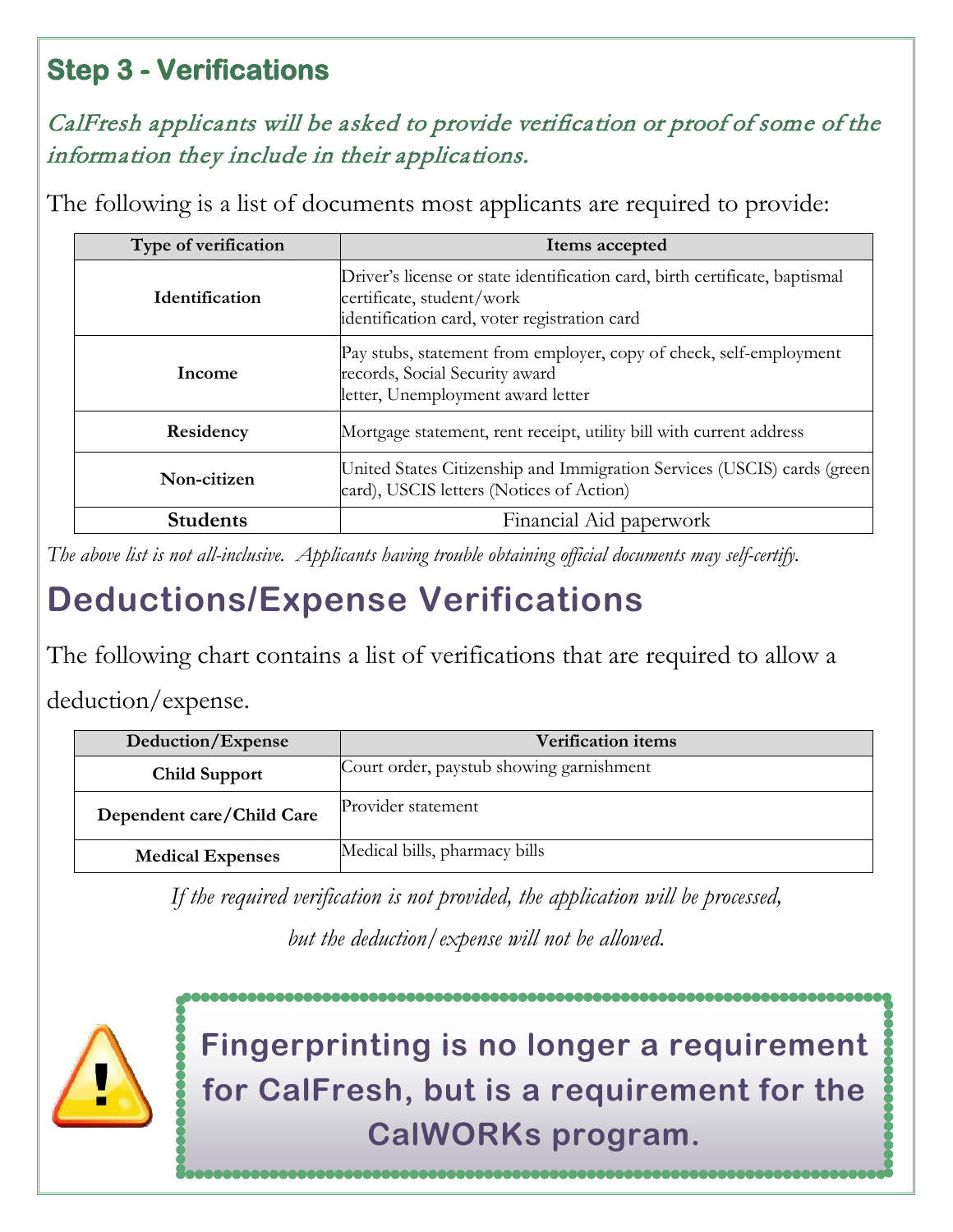### <span id="page-19-0"></span>**Step 4 – Approval or Denial**

Santa Cruz County is required to notify all applicants of the decision on their case within 30 days of date of their application.

Applicants are notified of the decision with an approval or denial Notice of Action. Applicants that are approved for benefits will receive an approval Notice of Action that also includes the benefit amount.

If an applicant is eligible for CalFresh, they will receive an Electronic Benefits Transfer (EBT) card and select a Personal Identification Number (PIN). Benefits are "loaded" onto the EBT card on a monthly basis. After the first (and sometimes second) month, benefits will be made available on the same day of every month, corresponding with the last number of their case number.

**Example:** *Case #5512345 will receive their benefits on the 5th of every month.*

## **What if the application is denied?**

CalFresh applications may be denied for various reasons; the reason for the denial is explained on the denial Notice of Action. Applicants who do not understand the reason for the denial should contact the office for an explanation.

Applicants can request a hearing if they believe they were unjustly denied or if they believe they were issued the incorrect amount of benefits. Hearings may be requested by following the instructions on the back of every Notice of Action.

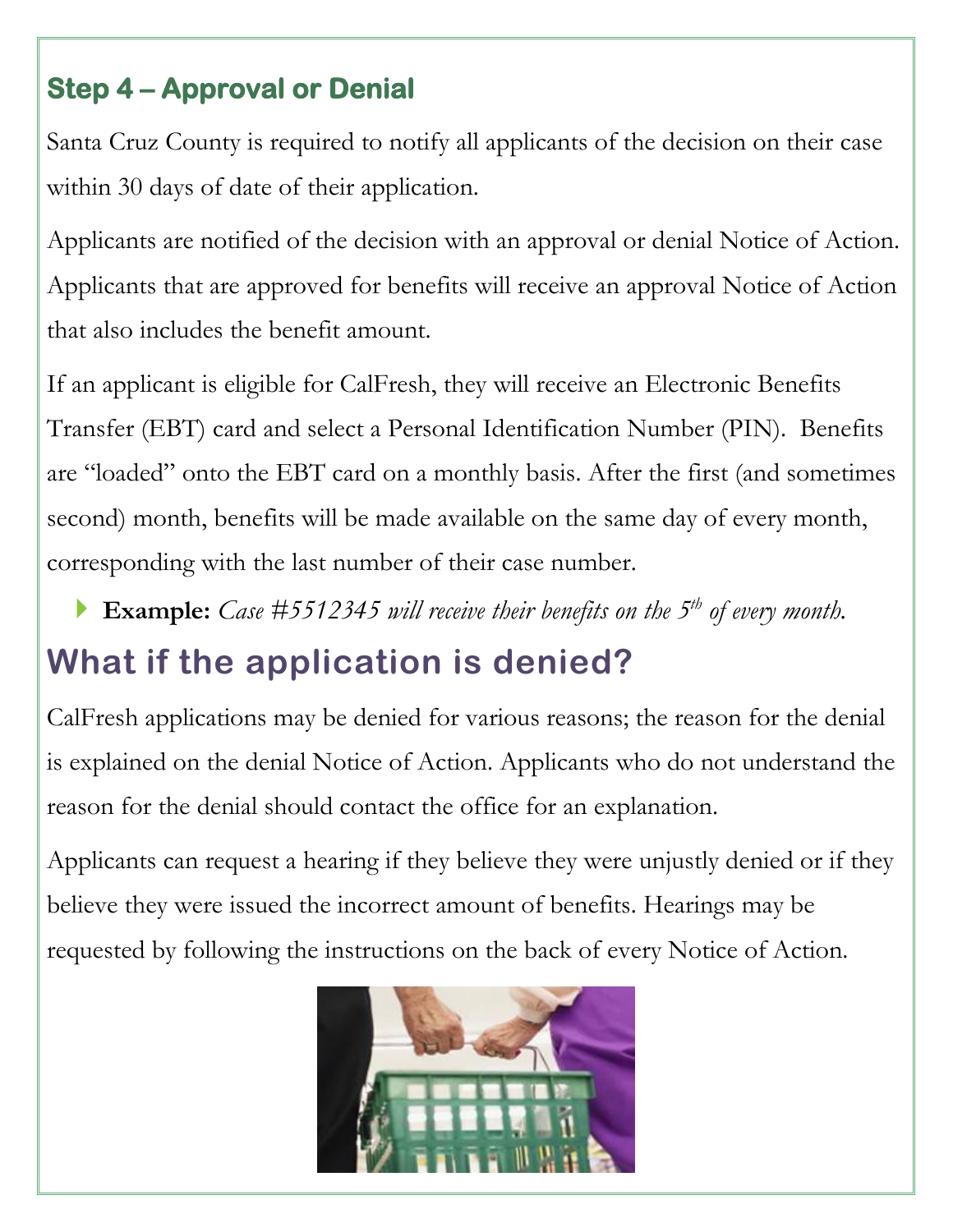## <span id="page-20-0"></span>**Helping Households Stay on CalFresh**

It's important not only to apply and receive CalFresh benefits; but to continue receiving benefits.

#### Households should be reminded that:

- Semi Annual Reporting (SAR) households must complete and submit a Semi Annual Report (SAR 7) once a year:
- If the SAR 7 is not received by the HSD office, households will be discontinued and households will lose their CalFresh benefits.
- The SAR 7 is mailed to the household and can be returned by mail, at [www.mybenefitscalwin.org/](http://www.mybenefitscalwin.org/) or in person.
- Households must sign and return the SAR 7 even if there are no changes in their income or expenses since the last report.
- Customers that need assistance in understanding and completing the SAR 7 may request assistance by contacting the Community Food Hotline at (831) 662-0991 or visit or call the HSD office. Others:
- $\checkmark$  CalFresh households should notify Eligibility staff any time there is a change in their income or expenses, as this may make the household eligible to increase in benefits.
- $\checkmark$  Individuals who are employed and receive paystubs should keep them in a safe location; copies will need to be submitted with the SAR 7.
- Recertification CalFresh benefits are "certified" for one year at a time; households must complete a recertification yearly. Households will be advised of their certification via the Notice of Action – Notice of Expired Certification (NEC).



- The following households are not required to complete SAR 7's.
	- Homeless
	- Season/migrant farm workers
	- All the adult members are elderly or disabled and have no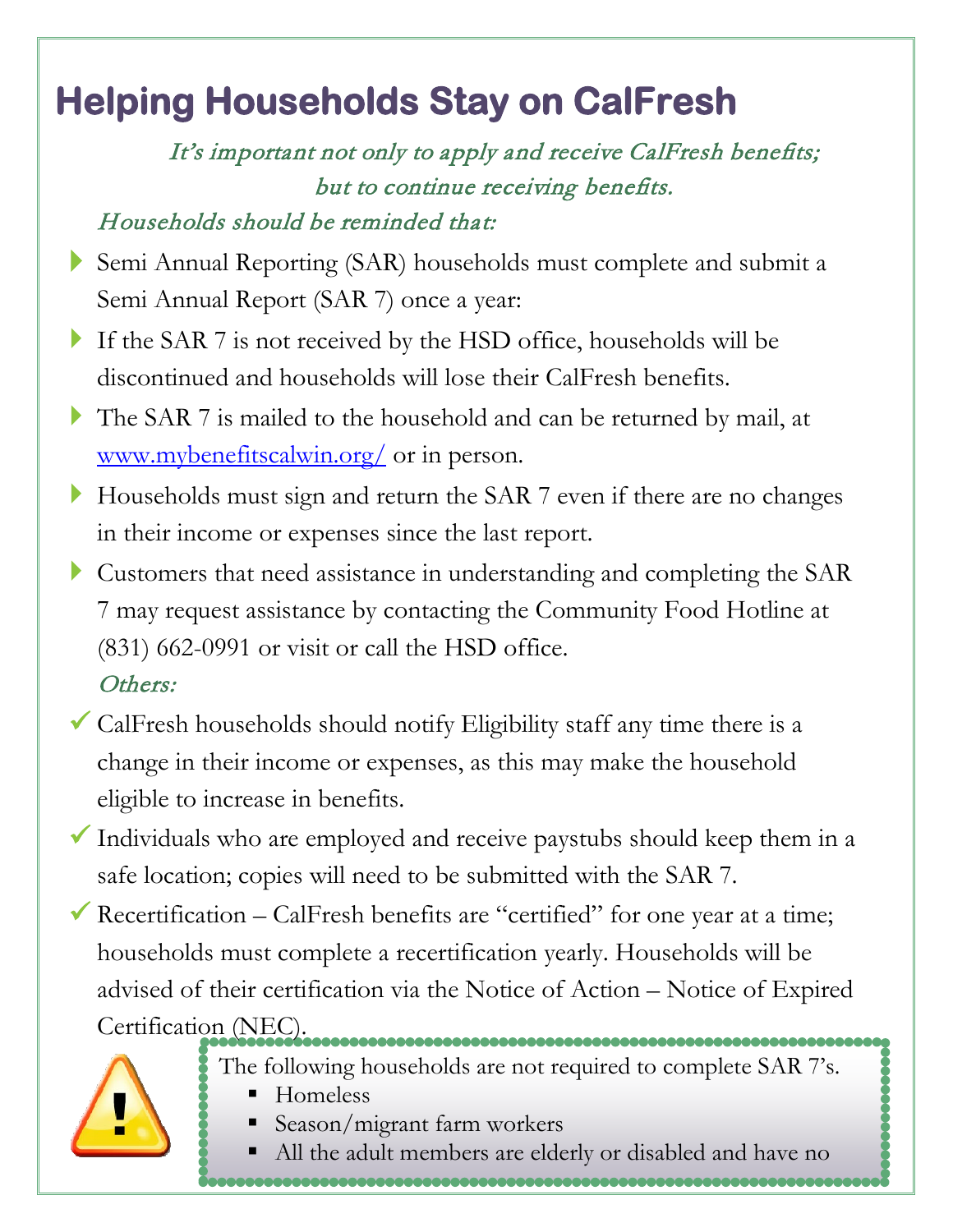## <span id="page-21-0"></span>**Online Resources**

#### **Online CalFresh application:**

#### [www.getcalfresh.org](https://getcalfresh.org/)

#### **Prescreening tools available on the internet:**

 California Department of Social Services <http://www.calfresh.ca.gov/PG849.htm>

### **Local, State and National Resources:**

- **Santa Cruz County Human Services Department:** <http://www.santacruzhumanservices.org/>
- California Department of Social Services (CDSS) CalFresh <http://www.calfresh.ca.gov/>
- E-Benefits California at <http://www.benefitscal.org/>
- United States Department of Agriculture (USDA) Food and Nutrition Services – Supplemental Nutrition Assistance Program (SNAP)
- <http://www.fns.usda.gov/snap/>

### **Other agencies:**

- Santa Cruz County 2-1-1
- <http://www.unitedwaysc.org/211-santa-cruz-county>
- California Food Policy Advocates at<http://cfpa.net/>
- California Association of Food Banks at <http://www.cafoodbanks.org/>

#### **Other resources:**

- [Ebtnearme.org](http://ebtnearme.org/)
- [Eatfresh.org](http://eatfresh.org/)
- [Freshebt.com](http://www.freshebt.com/)